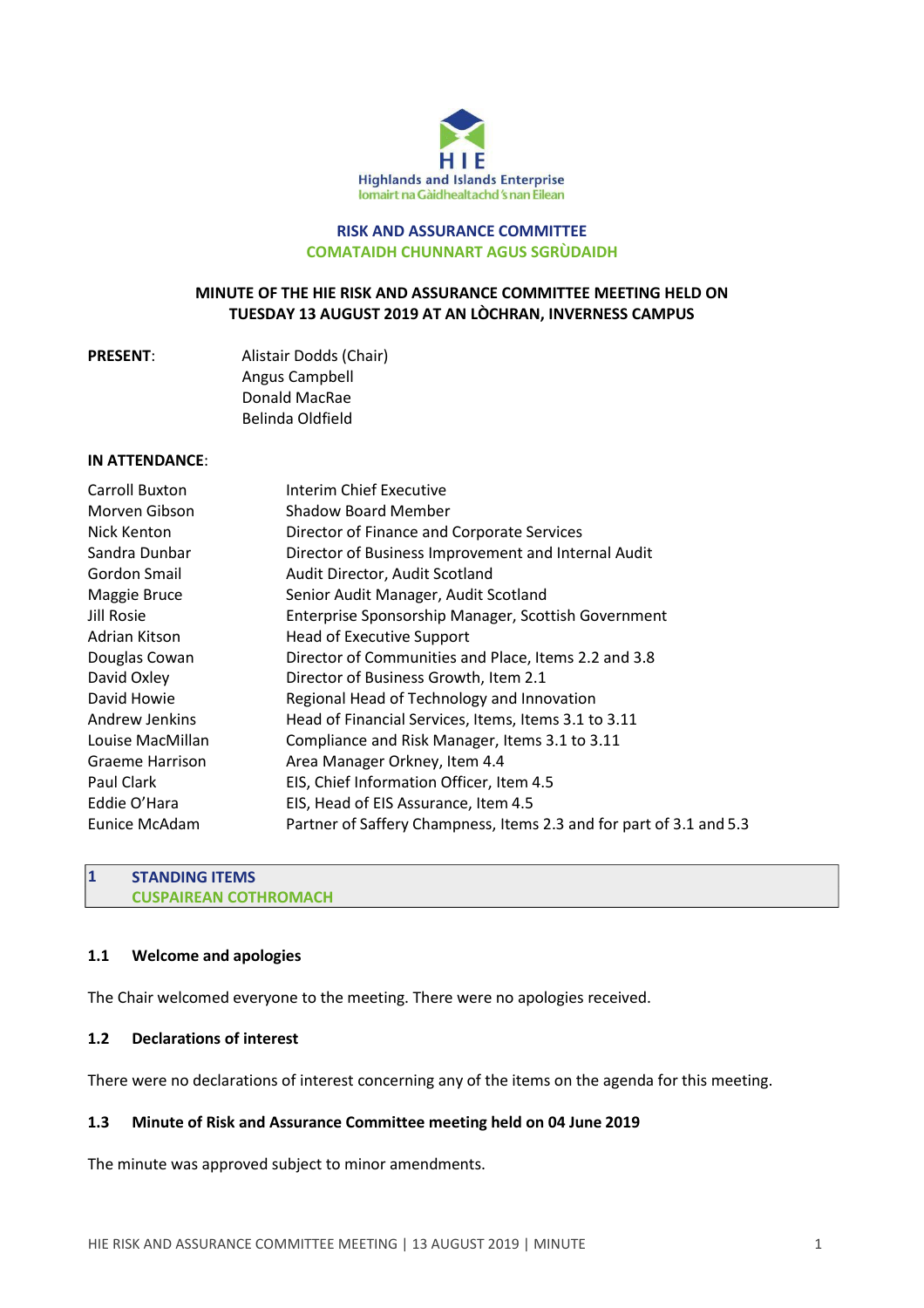Page 2, 2.1 Spaceport, first paragraph, second sentence amended to "It was noted that the land lease option is progressing with the aim of having this completed by Friday 7<sup>th</sup> June".

Page 6, 3.3 European Compliance, last paragraph, second sentence amended to "It was confirmed that the decision for this is at management authority level (Scottish Government)".

Page 7, 3.8 Health and Safety Committee – Assurance Report, remove "Douglas Cowan joined the meeting for this item and item 3.8".

Page 8, 3.10 Audit Scotland 2018/19 management report, third paragraph, amend the start of the first sentence to "In terms of Audit Scotland wider dimension audit work".

Page 9, 3.11 Risk and Assurance Committee Annual Report, amend final sentence to "The Chair noted his appreciation of all of the work that goes into these reports to provide assurance to the Committee".

Page 11, 4.4 Risk Register, first paragraph, end second sentence at "Committee".

Page 11, 4.8, amend the heading to read "HIE Chairman's Interests Spend Report".

# **1.4 Matters arising from Risk and Assurance Committee meeting held on 04 June 2019**

It was noted that detailed work on the VAT issue had been suspended due to work on the Annual Accounts. There is a meeting with HMRC in September and this will be dealt with as a priority once the accounts have been finalised. Update to be provided to the next Risk and Assurance Committee meeting.

The update provided to the HIE Board meeting in February in hard copy format relating to "Refreshing Our Approach" to be recirculated to the members of the Committee.

The new Head of Information Governance starts on Monday 12<sup>th</sup> August 2019, the role of the Data Protection Officer (DPO) to be discussed and agreed.

Management report, it was noted that the Registration of Interests for Board members and Directors is up to date.

A proposed form of words aimed atstrengthening the Scottish Government's underwriting of the HIE Pension Scheme has been prepared. The document is quite complex (running to 36 pages) and will be discussed with the Government shortly.

Executive Support to issue dates for a session on Risk Management as part of the Committee development.

# **1.5 Matters arising from the HIE Board meeting held on 25 June 2019**

There were no matters arising from the HIE Board meeting held on 25 June 2019.

# **2 ANNUAL ACCOUNTS CUNNTASAN BLIADHNAIL**

## **2.1 Audit Scotland – Draft Annual Report 2018/19 a. ISA580 Covering Letter**

The Audit Director, Audit Scotland, reported that the organisation's audit of HIE's 2018-19 annual accounts was substantially complete and it was expected that Audit Scotland would issue an unqualified opinion.

# **b. Draft Annual Audit Report**

The Audit Director, Audit Scotland, presented the draft 2018-19 annual audit report for HIE concluding that the financial statements of HIE and its group give a true and fair view of the year-end financial positions and net expenditure for 2018/19. The organisation has effective financial management arrangements,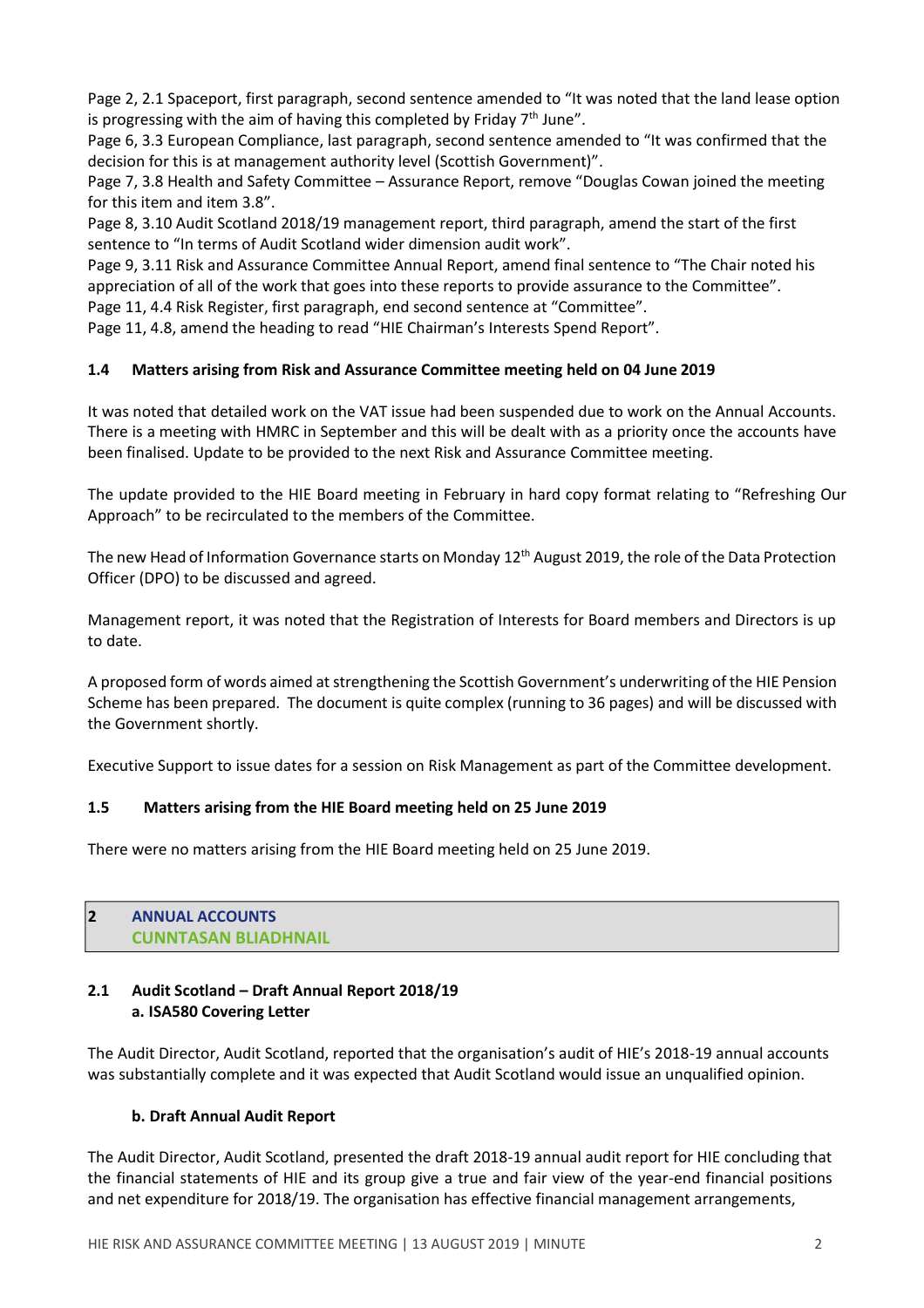noting it overspent its overall resource budget for 2018/19, with the prior approval of the Scottish Government. There were areas identified where controls could be strengthened, and management has agreed to take corrective action.

The report outlined that HIE faces significant financial challenges and uncertainties, not least related to the funding of activities on Cairngorm Mountain and the repair of the funicular railway. It was noted that these matters may affect HIE's ability to operate within budget and its overall financial position.

HIE has effective governance arrangements that support the scrutiny of decisions with scope to further enhance openness and transparency. HIE's performance report meets the requirements of the FReM and it was noted that good progress has been made in developing the performance section of the annual report.

HIE has a well-developed performance framework. There is scope to review target ranges to ensure they remain challenging and support continuous improvement. HIE's three-year strategy sets out its ambitions for the region and acknowledges the importance of collaborative working with partners.

The challenging timescale for the annual audit work was noted. The good working relationship between the HIE team and the Audit Scotland Team in Inverness is a credit to them and helped to mitigate these challenges. There had been significant gaps in the audit pack submitted in June, which resulted in slippage on the agreed timetable. Recommendations have been made in the report around financial capacity and expertise and a follow-up lessons learned meeting will take place between the HIE Finance team and the Audit Scotland Audit team to review the process with a view to improving next year.

The Committee welcomed the report, noting that staff of both HIE and Audit Scotland had put in considerable effort to meet the timescale for production of the annual accounts. The Committee also asked the Executive team to consider if there were opportunities to increase transparency in relation to publishing board agendas and papers. The challenges relating to the Finance team's resources were discussed and it was agreed with the Interim Chief Executive and the Director of Finance and Corporate Services that these would be reviewed, and an action plan developed to resolve them as a matter of priority. An update will be provided to the Committee in December.

With regards the Section 22 report, for completeness this will be presented to Parliament at the same time as the accounts are laid before them.

## **2.2 Audit Scotland – Section 22 Report**

The Audit Director outlined that the Auditor General for Scotland has decided to prepare a report under section 22 of the Public Finance and Accountability (Scotland) Act 2000 to highlight to the Scottish Parliament key issues in HIE's 2018/19 accounts relating to Cairngorm Mountain and the funicular railway. This report will be laid in the Scottish Parliament with HIE's audited accounts.

The Committee noted that the report was factual and neutral in its conclusions and asked if the Section 23 report would be more detailed. The Audit Director confirmed the Section 22 report signals to Parliament that there is an issue which HIE is addressing and that Audit Scotland will undertake a more detailed review. This review (Section 23 report) will consider the actions taken by HIE along with supporting information and will include conclusions and comment.

The Enterprise Sponsorship Manager, Scottish Government confirmed that the accounts would be laid before Parliament on 30<sup>th</sup> August and it would take approximately a fortnight to hear back from the Finance Committee.

The Chair asked about the timetable for the Scottish Government Review relating to Cairngorm and if this would be shared with Audit Scotland prior to publishing. It was noted that HIE has already provided detailed comments on the draft report and had met with the authors and would welcome an opportunity to review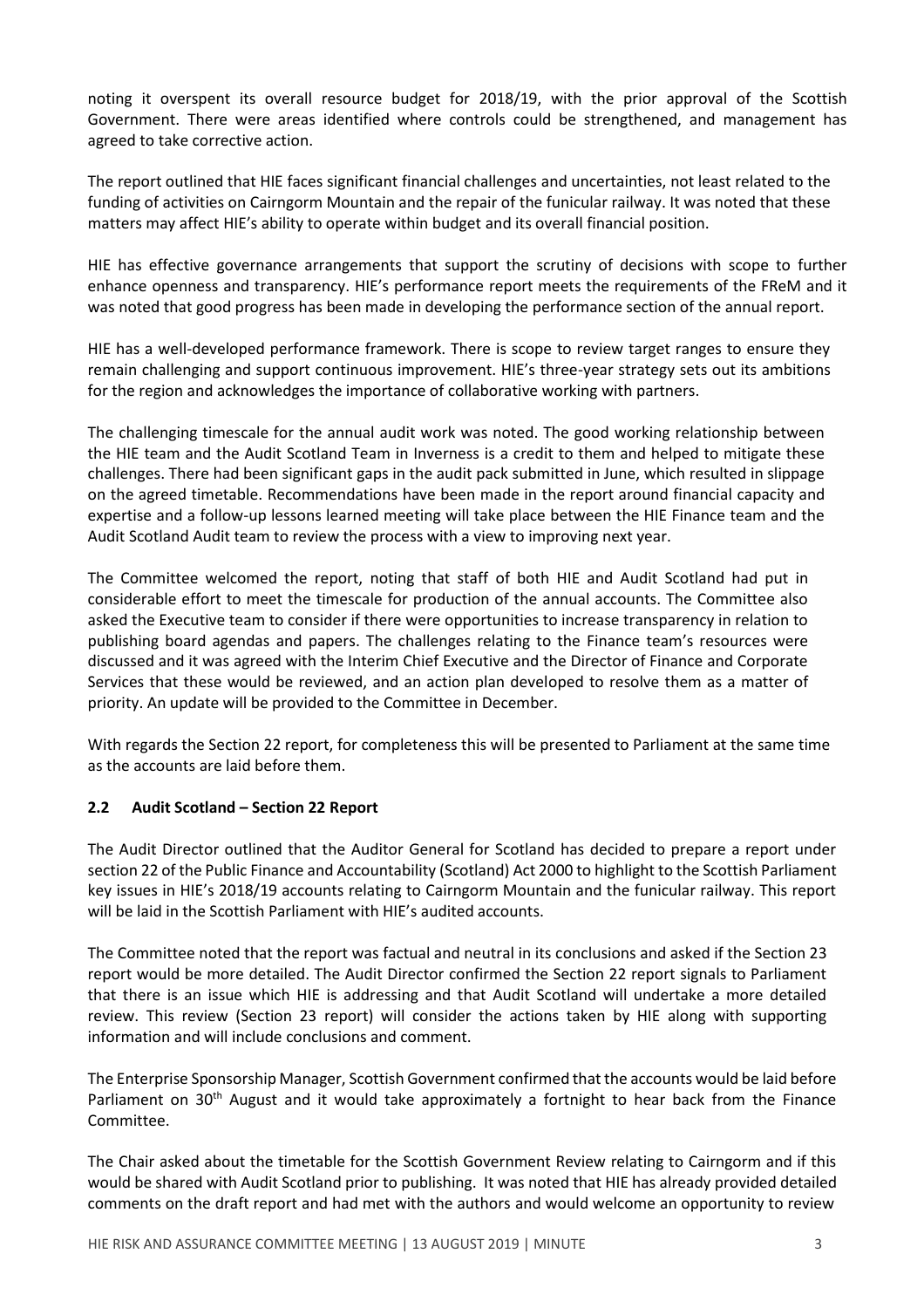the draft final report and have discussion with the Chief Finance Officer prior to the report being finalised. The Enterprise and Sponsorship Manager will check and confirm if there is an opportunity for the Interim Chief Executive and the Director of Business Improvement and Internal Audit to meet with the Chief Finance Officer.

# **2.3 Group Companies Audit Report 2.3a WES / HIE Ventures / ORIC**

*Eunice McAdam joined the meeting for Items 2.3 and part of 3.1 and 5.3 only.*

The independent auditor from Saffery Champness presented a subsidiary companies' report for the year ended 31 March 2019. It was confirmed that unqualified opinions had been given on the statutory financial statements of HIE Ventures and Wave Energy Scotland, and for the consolidation pack for Orkney Research and Innovation Campus (a joint venture between HIE and Orkney Islands Council).

The Committee welcomed the report noting that Audit Scotland had accepted the reports and all issues had been resolved.

# **2.3 b Cairngorm Mountain (Scotland) Limited (CMSL)**

The independent auditor confirmed that due to the timing of the company establishment, there was no financial statement audit required for Cairngorm Mountain (Scotland) Limited. There had been liaison with Audit Scotland regarding areas of significance to include and there were no issues arising. For next year, there will need to be a decision made on which financial standards will apply, FRS 101 or 102.

The Director of Business Improvement and Internal Audit confirmed that Cairngorm Mountain (Scotland) will be included in future internal audit work and that we were liaising with the company auditors on accounting treatment for current transactions between HIE and CMSL.

The Committee thanked the independent auditor for the clear and helpful report.

Eunice McAdam commented on the Governance review undertaken by Saffery Champness at Cairngorm Mountain and noted that a follow up review had confirmed significant progress had been made to address the recommendations made. This paper is included in the Cairngorm Mountain update at agenda item 3.1.

Eunice McAdam also commented on the independent review undertaken of the HIE Internal Audit alignment with the Public Sector Internal Audit Standards and confirmed that the HIE Internal Audit service met these standards.

# **2.4 BIIA Significant Transactions Composite Report 2018/19**

The Director of Business Improvement and Internal Audit (BIIA) presented the Significant Transactions 2018/19 Composite Report carried out by the BIIA team as part of its annual plan of work. The Director confirmed that the process is revisited each year and the approach tailored accordingly to ensure that a balanced approach is taken to ensure that appropriate assurance is given.

The Committee welcomed the report noting that this forms part of the annual audit report and the overall opinion was of reasonable assurance based on the summary findings.

## **2.5 Letter of Representation for HIE Chief Executive**

The Committee noted and endorsed the contents of the letter from HIE's Interim Chief Executive, as Accountable Officer.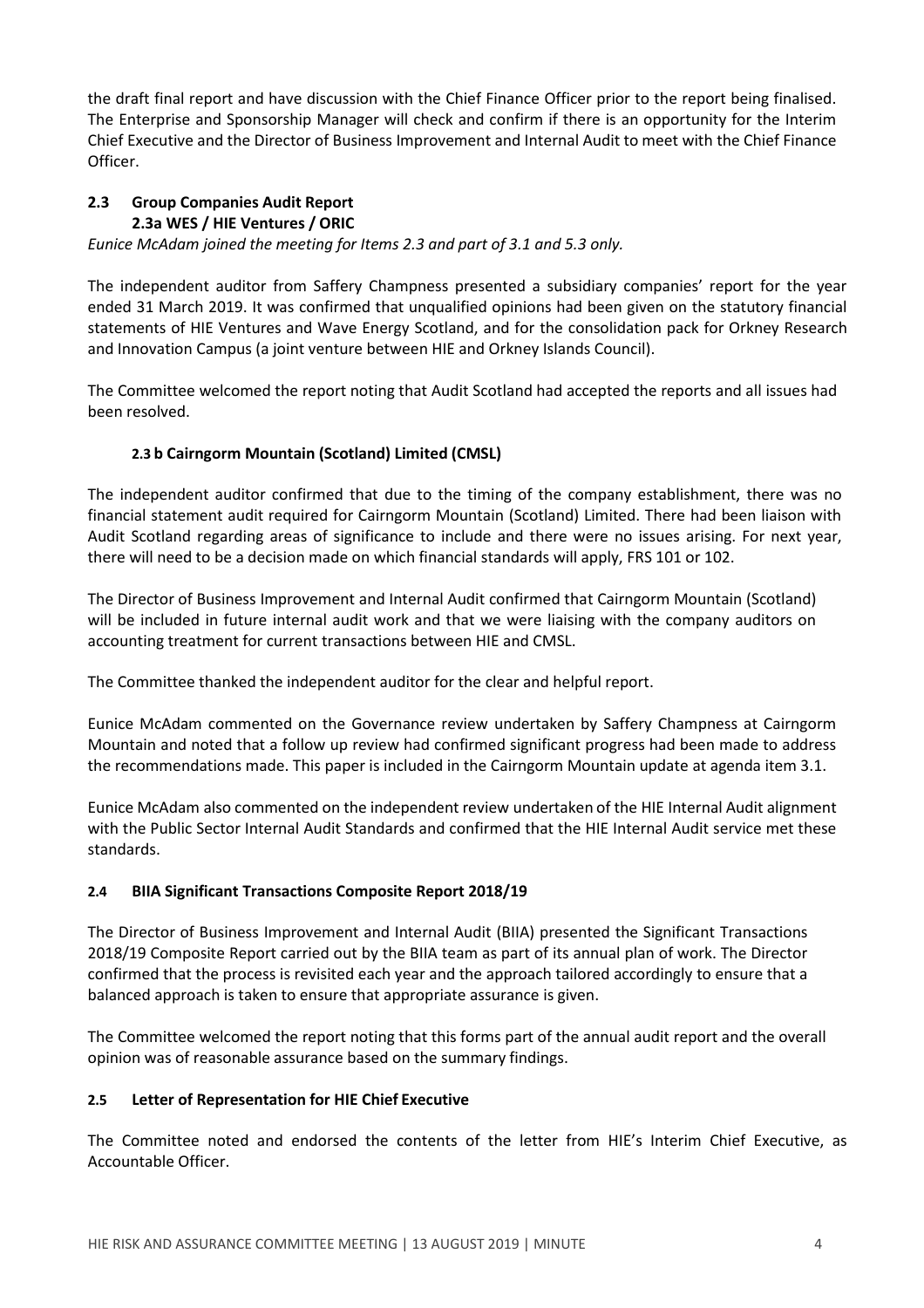## **2.6 HIE Annual Report and Accounts 2018/19**

The Director of Finance and Corporate Services updated the Committee on the Annual report and accounts for 2018/19, thanking the Head of Financial Services and the Finance team at the end of what has been a challenging year. The Director also thanked the Audit Director and Senior Audit Manager Audit Scotland and their team, appreciating that the full audit pack had not been provided on the due date which had caused problems and thanking them for their flexibility.

It was confirmed that, subject to final paperwork being completed, HIE has a set of unqualified accounts that can be laid in Parliament by the end of August 2019 which is in line with the original timetable.

HIE has also achieved all financial targets agreed with the Scottish Government for 2018-19. There was an overspend on Resource DEL by £1.9m but this included £2.1m overspend relating to Cairngorm Mountain (Scotland) Limited (CMSL) which was within the limit of £2.3m agreed with Scottish Government. Setting aside CMSL, HIE underspent Resource DEL by £106k and Capital DEL by £82k which is an excellent result.

HIE faced a challenging position staying within Resource DEL during December 2018 and secured £1.5m Capital DEL to Resource DEL transfer from Scottish Government (SG). It is unlikely that SG will agree to a similar transfer again and HIE has now set all our budgets split between the two streams.

During the final quarter there was the significant complication of establishing CMSL and negotiations with SG around funding. There was also uncertainty over Wave Energy Scotland (WES) funding until the final week of the financial year.

Pressures on cash flow were experienced in the final two months of the year. EU funding was the main issue with £2.6m outstanding amounts owed to HIE. So far this year, £2.4m has been received in EU monies and another approx. £1.6m was due to have been submitted.

The balance sheet deteriorated quite significantly  $-$  at 31/3/18 the Group position had recovered into positive territory of £800k. At 31/3/19 this had deteriorated to £19m negative. This was due to 3 issues 1) £8m on pensions (split HIE/LGPS); 2) £4m on VAT provisions and 3) £9m on funicular railway.

Subsequent to this, HIE has now sold the Centre for Health Science (CfHS) resulting in the balance sheet now being a further £8.5m worse off in fixed assets (although HIE currently holds the cash so there is no overall balance sheet impact just yet). The working assumption is that this will be lodged with SG and carried forward to be spent on repairing the funicular. When the repair takes place the £9m provision on the balance sheet will be resolved - so overall the balance sheet would be back to around £19m negative if nothing else moves.

It was noted that the Scottish Government is relatively relaxed with the balance sheet position with the biggest issue being pensions and noting that the Scottish Government provides funding to meet HIE's liabilities as they fall due. The balance sheet position will require to be kept under review.

The Enterprise Sponsorship Manager outlined that communication around pressures should be kept going with the Scottish Government and the Chair confirmed that any help with exceptional events was appreciated.

The Committee welcomed the big improvement in the format and content of the report and thanked the Head of Financial Services and all others involved in the preparation of the report and accounts. The Chair referenced in particular the inclusion of infographics. It was also noted that we should review consistency in the presentation of the principal, key and significant risks throughout the report.

The Audit Director, Audit Scotland confirmed that risk and the articulation of the risk was a good point. The report needs to articulate the impact on the organisation to deliver.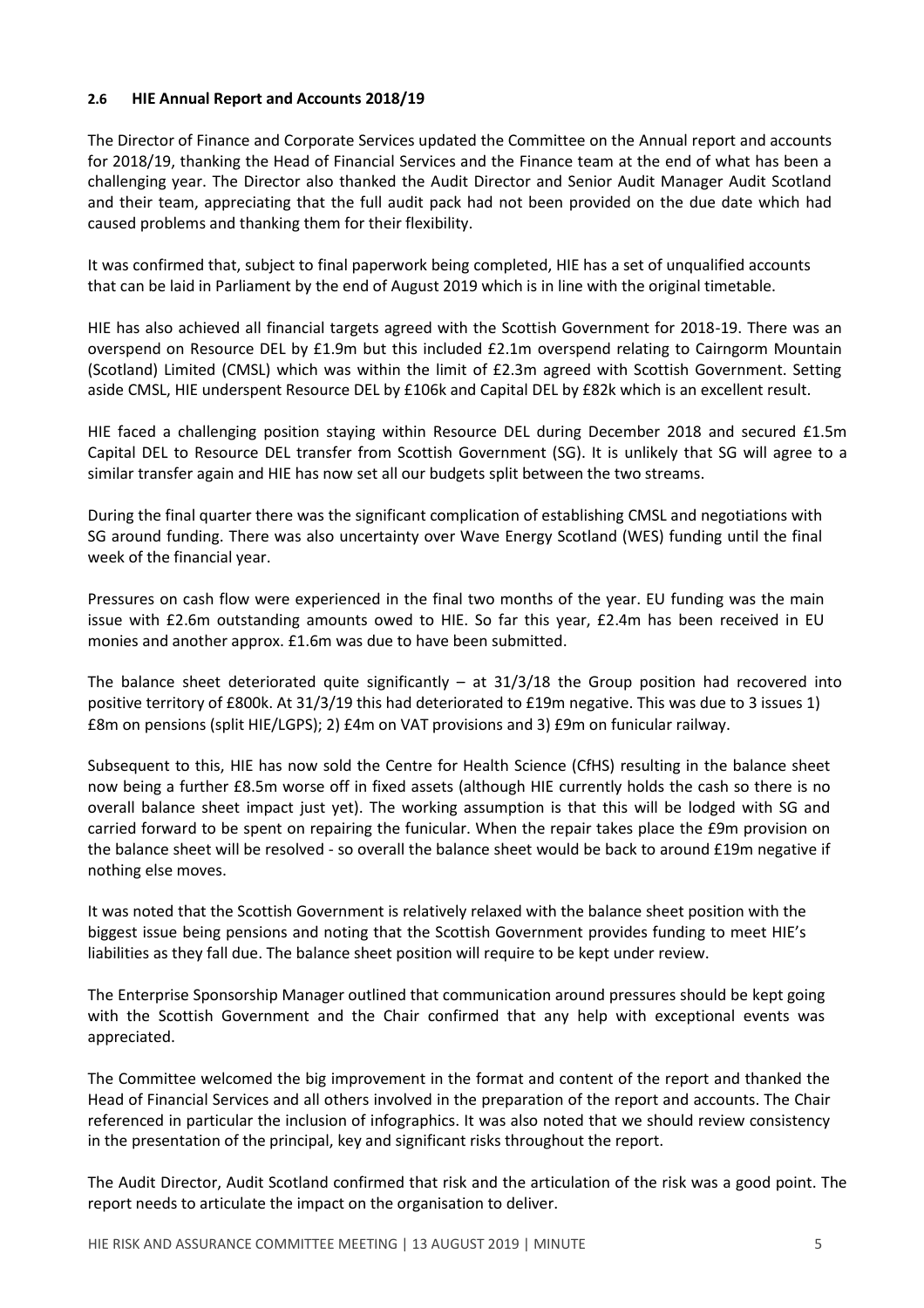The Committee asked about the pension liability and the revised letter of comfort from Scottish Government. The Director of Finance and Corporate Services confirmed that this was in relation to the guarantee in a form acceptable to the pensions regulator and that a proposed form of words will be issued to Scottish Government soon for discussion. It was anticipated that HIE would hear back within one month and the Committee would be kept informed.

The Committee were content that the accounts could be formally signed off by the Accountable Officer on the understanding that any final changes would not be material. The Director of Finance and Corporate Services confirmed that he did not expect any changes of any significance and he will circulate a paper that summarises all the changes between the documents that were issued to the Committee and the final versions for completeness.

#### **2.7 Proposed Final Certificate of Assurance**

The Interim Chief Executive outlined that there were changes required to Appendix 1 to include mention of Cairngorm and VAT. Pensions also needs to be included and drawn to the attention of the Scottish Government.

The Director of Business Improvement and Internal Audit made a point of clarification in that Cairngorm has been agreed as an annual authorised overspend.

The Committee noted and endorsed the wording of the Final Certificate of Assurance subject to the changes being made.

## **3 CURRENT ISSUES CÙISEAN LÀITHEIL**

#### **3.1 Cairngorm Mountain Update**

*Douglas Cowan joined the meeting for this item.*

The Director of Business Improvement and Internal Audit (BIIA) and the Director of Communities and Place provided an update to the Committee on the current position at Cairngorm. The Director of BIIA outlined that HIE has been taking a programme approach to Cairngorm which ensures the following are addressed: 1) Achieve operational stability for the operating company; 2) Achieve a solution for the Cairngorm Funicular; 3) Considered wider strategic opportunity for both Cairngorm and wider Aviemore, Badenoch and Strathspey and 4) Address legacy matters.

There remains significant external scrutiny from stakeholders and via Audit Scotland and Scottish Government reviews. To support delivery, HIE recognises the requirement for strong governance and a need to ensure it balances being ambitious with any future strategy with dealing with the immediate issues and risks. HIE also understands the need to consider Cairngorm in the context of the wider Highlands and Islands economic and community development challenges and opportunities.

There is a strong programme of governance which the Director of Communities and Place oversees as the programme SRO. There are a significant number of internal staff working on several interdependent work strands. These include: Property and infrastructure, Area delivery, Account team approach to monitoring and supporting the operating company, Stakeholder and community engagement, Legal and regulatory issues including those relating to the legacy environment, External scrutiny – Freedom of Information requests, External reviews, Communication and Finance, Audit and Assurance.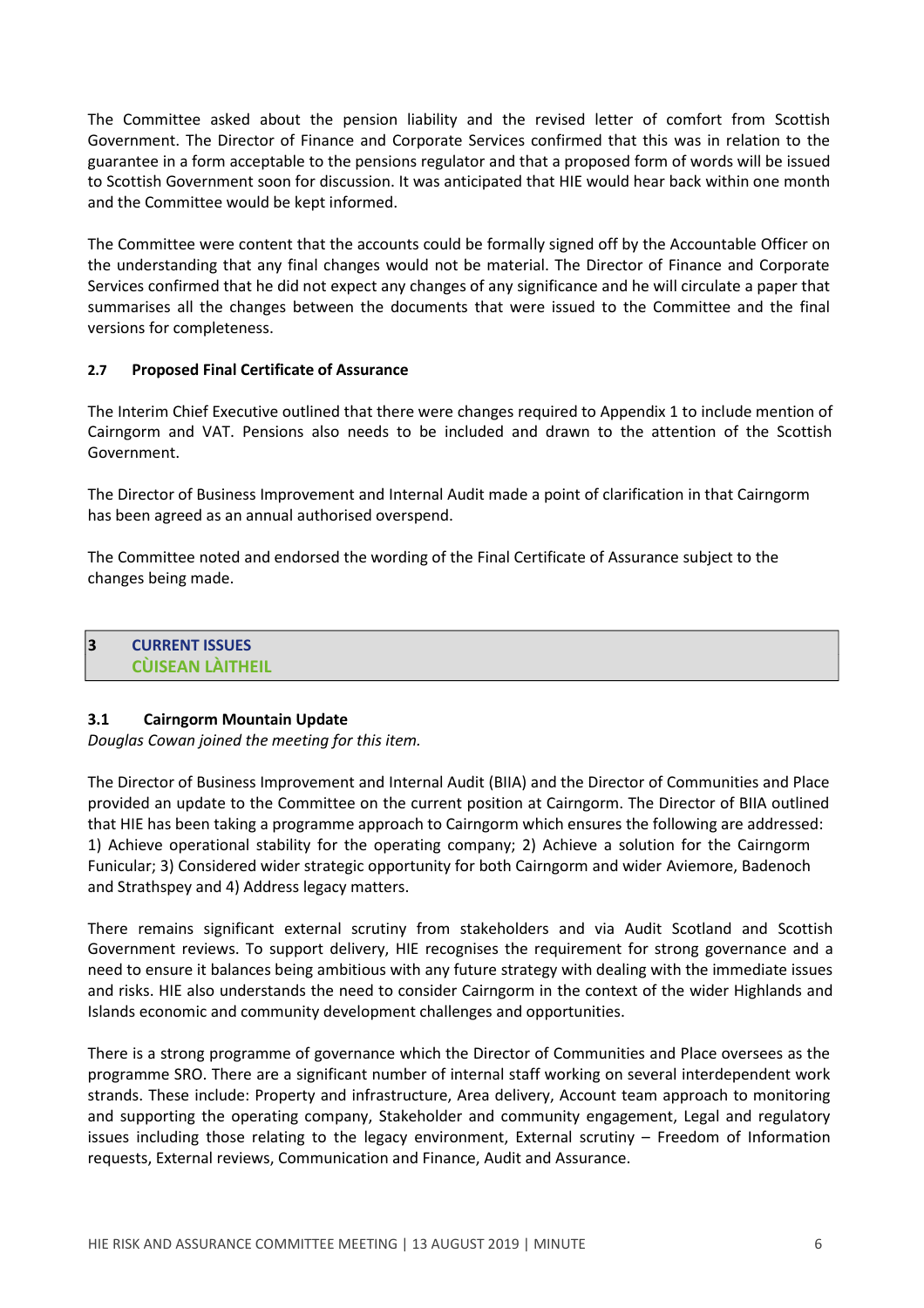The project is high risk and HIE ensures that decision making is considered and informed.

The Director of Communities and Place highlighted the range of complex issues being dealt with including engineering, legal legacy issues and stakeholder engagement.

The Chair commented that a large amount of work had been done and that the programme was moving forward in a logical way which is appropriate for the future also noting that it is essential that HIE continues to do everything properly as has been the case to date. The Committee requested an update to the HIE Board in September to include the plan and milestones, clarity re procurement options, masterplan and wider strategy work.

The Committee noted the clear structures which have helped with governance and were keen to understand how long this is sustainable for and the need to see a way back to business as usual. The Interim Chief Executive agreed that projects do rely on the same people and the focus is on key priorities. There are efforts underway to recruit additional staff to strengthen the team, as it was agreed that the current position is not sustainable. HIE is continuing to manage the situation but it is challenging.

The Committee were also keen to understand how HIE ensured that there was alignment across all parts of HIE for the various project elements including stakeholder and community engagement. The Director of Communities and Place confirmed that this was via weekly team meetings with full input from all. There is a project manager and administrative support in place. There is also the Funicular Response Group and the Leaders Forum (for high level overview) which supports alignment. The Committee confirmed that it was good to see that all strands of governance were being covered and it was important for assurance purposes.

## *[Paragraph removed in the interests of the effective conduct of public affairs.]*

The Committee welcomed the update and progress. The Interim Chief Executive at CMSL is doing a good job and there has been a big turnaround since February. *[Sentence removed in the interests of the effective conduct of public affairs.]*

The Committee thanked the HIE team, CMSL and Scottish Government for their continued efforts.

## **3.2 Space Update**

*David Oxley and David Howie joined the meeting for this item.*

Angus Campbell noted an interest as the Deputy Chair of Scottish Natural Heritage (SNH). It was agreed that this was not an issue and Angus remained present for the discussion.

The Director of Business Growth and the Regional Head of Technology and Innovation provided an update to the Committee on the status of the Space Hub Sutherland project with specific reference to additional risks which have recently emerged following HIE's intensive due diligence to progress detailed project planning and facility design, and the resulting requirement for HIE to undertake a full options appraisal on the way forward.

*[Paragraph removed in the interests of the effective conduct of public affairs.]*

*[Paragraph removed in the interests of the effective conduct of public affairs.]*

*[Paragraph removed in the interests of the effective conduct of public affairs.]*

*[Paragraph removed in the interests of the effective conduct of public affairs.]*

*[Paragraph removed in the interests of the effective conduct of public affairs.]*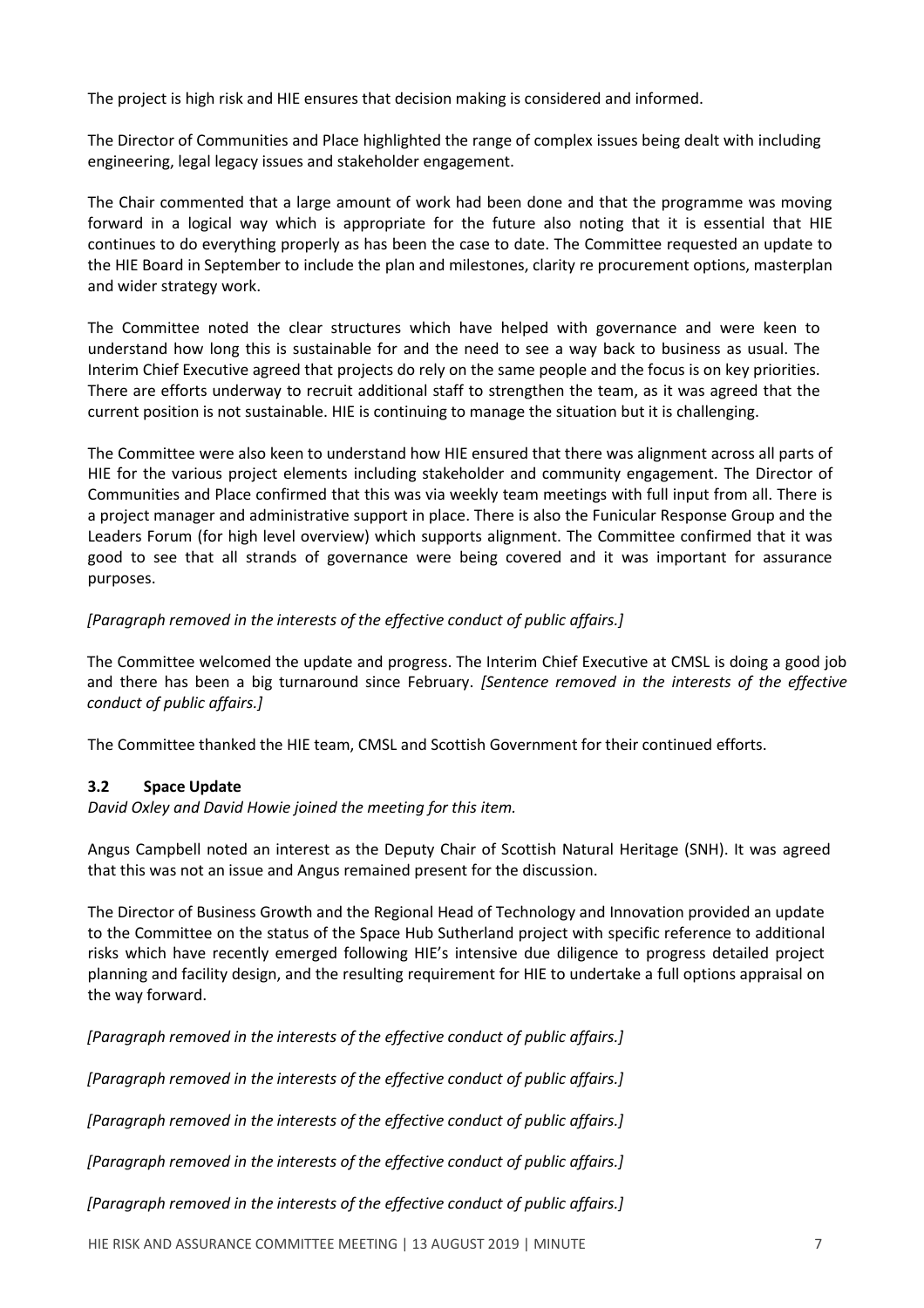Regular Board sub group meetings continue to take place where progress is monitored, and issues are discussed.

The Committee recognise how complex this project is and the pressure that this is putting on HIE staff.

## **4 PLANNED ACTIVITY GNÌOMHACHDAN PLANAICHTE**

## **4.1 BIIA Annual Assurance Plan**

The Director of Business Improvement and Internal Audit (BIIA) presented a refreshed annual assurance plan, covering 2019-20. The plan aims to support HIE management in the delivery of HIE priorities and achievement of regional outcomes and in ensuring that HIE is a highly effective and efficient organisation which delivers best value. Internal Audit activity must support, and be aligned to, the delivery of the organisation priorities and objectives, recognising the operating environment and must respond to and support the risk landscape within which these are delivered.

In welcoming the plan, the Committee raised some concerns with regards to the ability to resource and deliver all of the planned activity. The Director of BIIA confirmed that assurance does not just come from internal audit activity, rather there is an integrated approach to assurance which aims to provide comfort on the control environment. This integrated assurance approach is provided from 1) Management through the internal control assurance arrangements; 2) Externally through Audit Scotland reports; 3) Independent project reviews procured through the HIE research and appraisal framework or partner contracts; 4) Gateway reviews secured through the Scottish Government project delivery arrangements and 5) Digital first service assurance through the Scottish Government digital delivery teams. With access to sufficient external support for the internal audit aspects of the plan, the Director of BIIA confirmed confidence in the ability to deliver all of the planned activity.

The Committee also noted the Key Performance Indicators and asked how follow up actions were monitored. It was agreed that this was absent from the report and action will be taken to include. The Committee were also referred to the follow up report provided in the resources section of the committee pack.

## **4.2 Risk and Assurance Committee Plan 2019/20**

The Director of Business Improvement and Internal Audit (BIIA) presented the plan for 2019-20 noting that the HIE Risk and Assurance Committee has previously identified that it would put in place an annual plan to ensure it delivered its role effectively. The plan outlines the committee's aim of playing an active role in ensuring appropriate governance and assurance arrangements are in place for key risk areas and wishing to support the relevant senior responsible owners in this regard. The plan allocates items to be covered under the recognised agenda headings of 1) Standard and routine items; 2) Planned assurance activity and 3) Emerging issues.

As part of the Committee Development programme an event covering risk is to be arranged for September / October 2019, dates to be agreed with the Committee.

The Committee confirmed that they were content with the plan.

# **4.3 Annual Report and Accounts Improvement Plan - Update**

HIE RISK AND ASSURANCE COMMITTEE MEETING | 13 AUGUST 2019 | MINUTE 8 The Director of Finance and Corporate Services presented a report providing a brief update to the Annual Report and Accounts Improvement paper that was presented to the Committee in March 2019. The main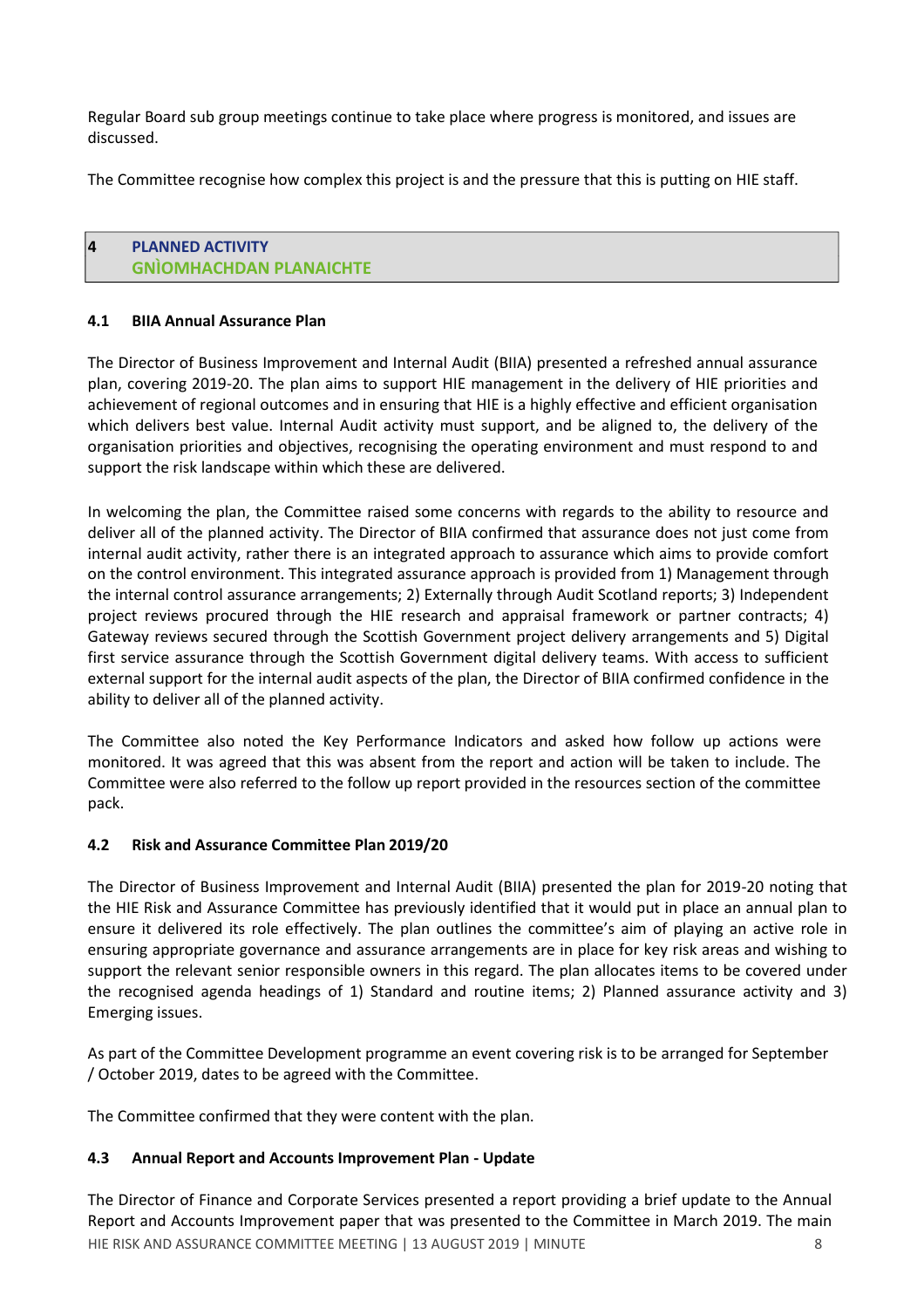aim was to update the Committee on actions in the light of the experience of the 2018/19 final accounts process. Noting that the key issues had been covered previously during the meeting, the Director confirmed that further work will be undertaken to review financial management capacity to ensure that there is sufficient financial skills and capacity to meet its needs with a view to recruiting additional support.

The Committee confirmed their support for additional resource and requested an update at the December Committee meeting on progress.

# **4.4 Orkney Research and Innovation Campus (ORIC) Update**

*Graeme Harrison joined the meeting for this item.*

The Area Manager for Orkney provided an update on progressrelating to the delivery of the Orkney Research and Innovation Campus (ORIC) project, a ground-breaking partnership project for HIE and Orkney Islands Council (OIC). In particular he highlighted actions undertaken in relation to the progress of the HIE/OIC joint venture and the phase 1 capital works programme for ORIC since the previous Committee updates.

Construction work at the Primary School has progressed significantly with this element of the project on track to complete by 16 August 2019, the date which has been agreed with Heriot-Watt for taking occupancy of the building, in preparation for their new intake of MSc students in September. Aside from some minor landscaping/paving works, the exterior works to the building are complete, resulting in a major transformation which appears to have been very well received within the local community.

The construction spend continues to be closely monitored to ensure that the project, as defined under the revised post-Value Engineering scope, is delivered on time and within the approved budget. While the budget remains challenging, the project remains on course to achieve this goal.

While the project has progressed in line with this original approval, there have been a number of changes in relation to the allocation and volume of space required by the existing tenants as a result of the growth of the respective organisations. This has resulted in areas intended as vacant space for future tenants requiring to be used sooner than anticipated to accommodate the increased space requirement of several tenants. Additional works have been identified which are necessary to accommodate growth requirements of existing tenant Aquatera within the Old Academy and to provide initial accommodation for new tenants Solo Energy and RGU within the primary school. *[Sentence removed in the interests of the effective conduct of public affairs.]*

The Board consisting of 3 HIE representatives and 3 Orkney Islands Council representatives and an independent Chair is working well. The appointment of an Executive Manager who has been in post since February 2019 has allowed the development of relationships with current and prospective tenants and work on the development and completion of the business and marketing. An active role has also been taken in the final stages of the Phase 1 build project.

The Committee welcomed the update highlighting that it was good to see the demand for space and noted the potential request for additional funding that would require HIE Board approval. The Committee also sought assurance that good VAT advice had been taken and the Area Manager confirmed that this was the case and had been checked with the HIE Finance team. The Committee thanked staff and the Board of ORIC for their work on this project.

# **4.5 Cyber Security**

## **4.5a Ernst and Young Report**

*[Paragraph removed in the interests of the effective conduct of public affairs.]*

*[Paragraph removed in the interests of the effective conduct of public affairs.]*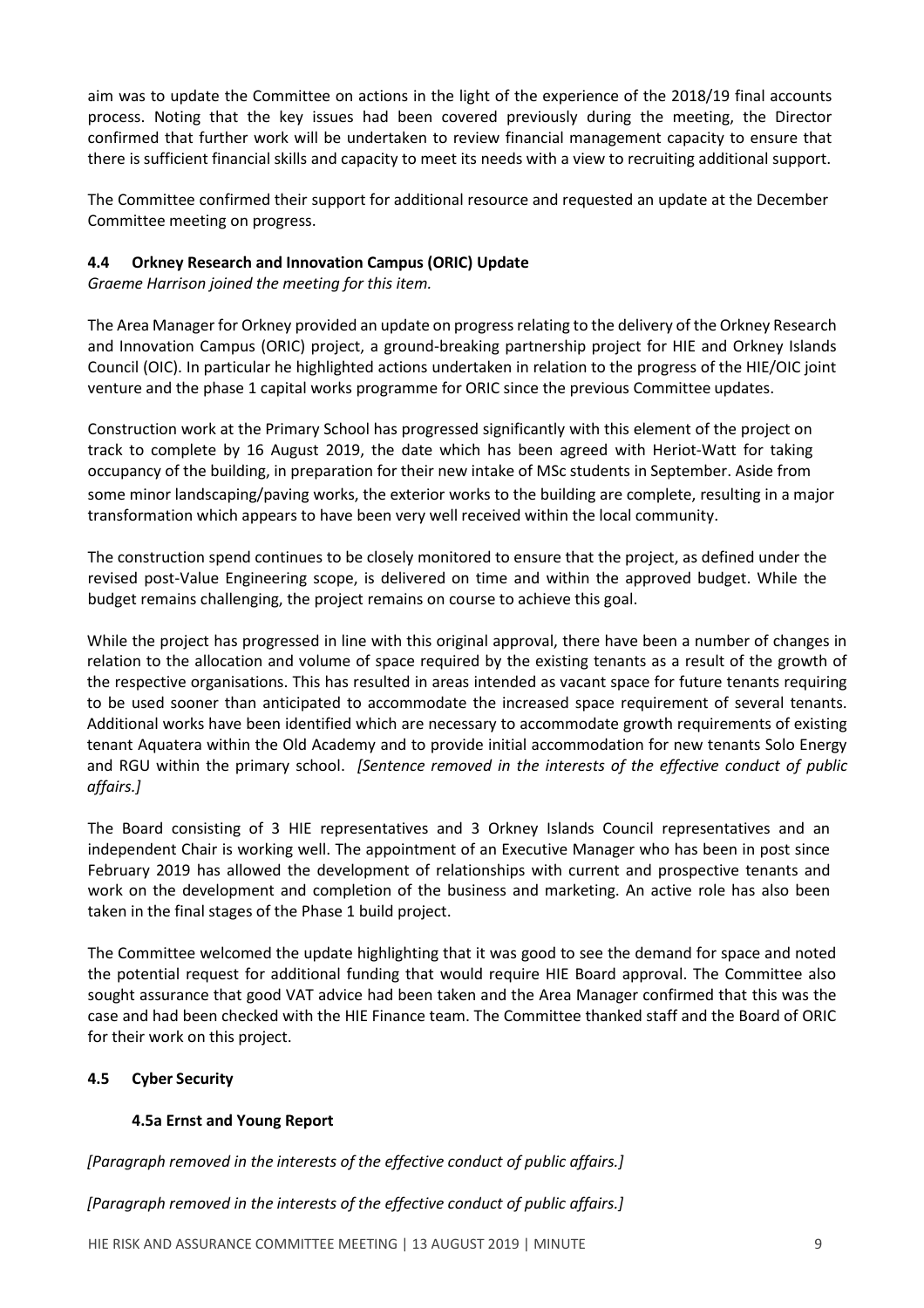## **4.5b EIS Actions Report**

*Paul Clark and Eddie O'Hara joined the meeting by Skype for this item.*

*[Paragraph removed in the interests of the effective conduct of public affairs.]*

*[Paragraph removed in the interests of the effective conduct of public affairs.]*

*[Paragraph removed in the interests of the effective conduct of public affairs.]*

### **4.5 c Tactical Cyber Security Actions**

*[Paragraph removed in the interests of the effective conduct of public affairs.]*

*[Paragraph removed in the interests of the effective conduct of public affairs.]*

#### **4.6 Internal Audit Public Sector Internal Audit Standards (PSIAS) and Improvement Plan**

The Director of Business Improvement and Internal Audit presented an update on the HIE Internal Audit function alignment with the Public Sector Internal Audit Standards and actions being taken in response to external reviews and changes within the Business Improvement and Internal Audit Team as part of the organisations "Refreshing our approach" programme.

Changes to the team were noted in relation to adding resource to focus on Audit and Assurance. In terms of improvement there is a plan to introduce more around governance into the HIE induction process and also around risk. This is being discussed with the HIE Human Resources team. There are also plans to review the smarter use of administrative support resources across the organisation.

The Committee thanked the Director for the update noting that it was good to see clear role definition and the committee welcomed the achievement of the Public Sector Internal Audit Standards award.

#### **4.7 Risk Register**

The Director of Business Improvement and Internal Audit provided a brief update highlighting that this was the risk register that went to the HIE Board and was used as the basis for informing the Audit plan for the year. This will be further updated for the next HIE Board meeting in September.

The Committee noted the update highlighting that strategic risk 09/20 had no timescale.

**5 ITEMS FOR INFORMATION CUSPAIREAN AIRSON FIOSRACHADH**

## **5.1 Group Companies' Accounts**

**5.1 a Wave Energy Scotland 5.2b HIE Ventures 5.3c Orkney Research and Innovation Campus (ORIC)**

The Committee noted the Group Companies' Accounts.